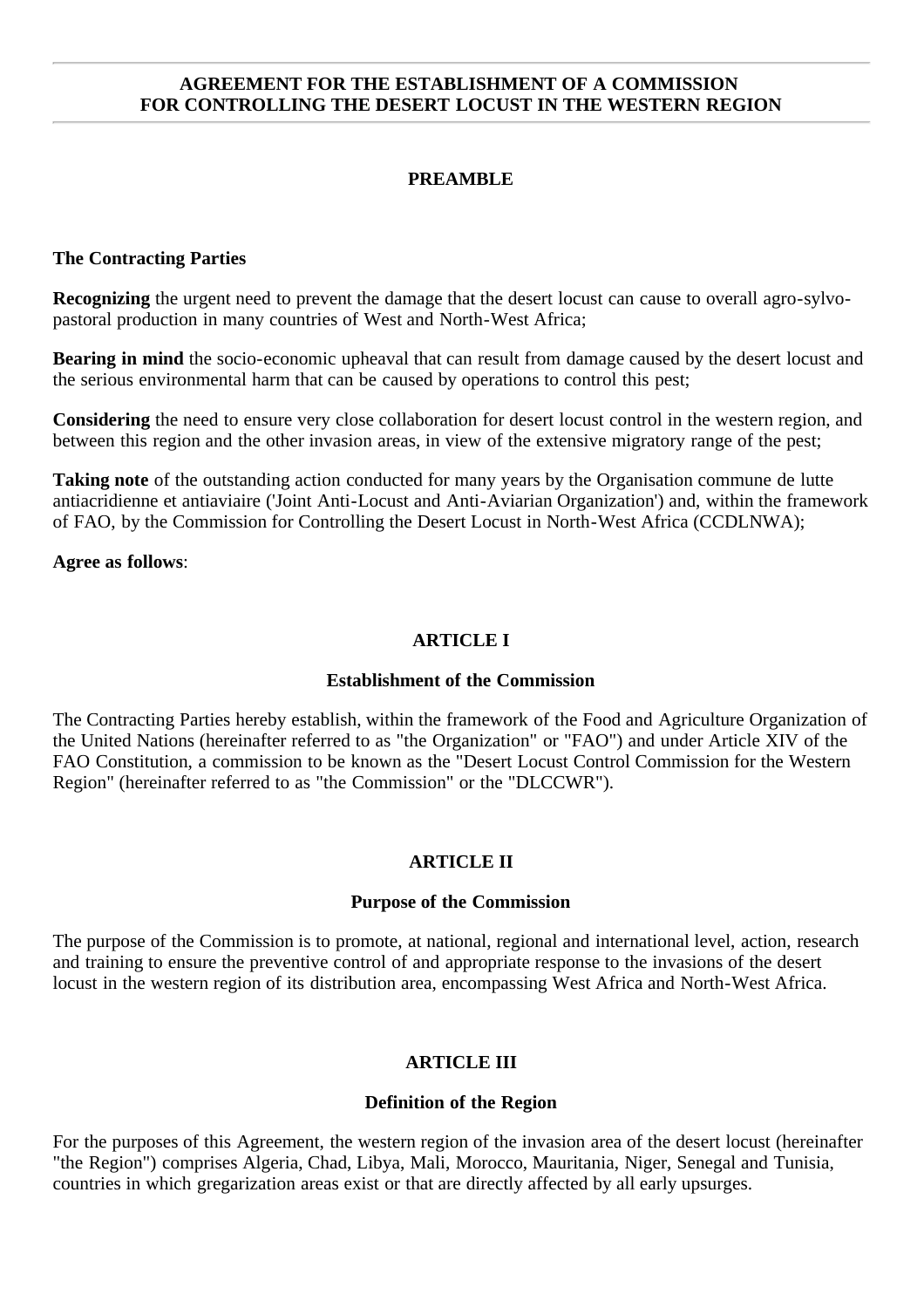### **ARTICLE IV**

#### **Seat of the Commission**

1. The Commission shall decide the location of its seat. The agreement on the seat concluded between the Director-General of FAO and the government concerned shall be submitted to the Commission for approval.

2. In agreement with the Commission for Controlling the Desert Locust in North-West Africa and the Government of Algeria, the Commission shall benefit from the expertise and, as appropriate, the property and assets of the CCDLNWA.

### **ARTICLE V**

#### **Membership**

1. The Members of the Commission shall be those Member Nations of the Organization that constitute the Region defined under Article III that accept this Agreement in accordance with the provisions of Article XVII below.

2. The Commission may, by a two-thirds majority of its Members, admit to membership such other Member Nation of the Organization or such other State belonging to the United Nations, to one of its Specialized Agencies or to the International Atomic Energy Agency that has submitted an application to this effect together with an instrument declaring acceptance of the Agreement as in force at the time of admission.

# **ARTICLE VI**

### **Obligations of Member Nations regarding National Policies and Regional Cooperation for Control of the Desert Locust**

1. Each Member Nation of the Commission undertakes to implement the preventive control strategy and to deal with plagues of the desert locust within its territory and thus to avoid or reduce agro-sylvo-pastoral damage to itself and to the other Nations in the invasion area, by adopting all necessary measures and enacting the following provisions:

(a) participating in the implementation of any common policy of desert locust prevention and control previously approved by the Commission;

(b) establishing a national body charged with the permanent monitoring and control of the desert locust and given maximum autonomy;

(c) formulating, regularly updating and implementing, with its own resources or with the support of the Commission, contingency action plans corresponding to the different foreseeable locust situations, and making these available to the Commission and to any government concerned;

(d) facilitating the free movement of desert locust monitoring and control teams of the other Member Nations within its own borders, in support of its own units and in accordance with procedures to be determined by the Commission;

(e) procuring and maintaining intervention equipment and supplies for implementation of the plans of action envisaged in sub-paragraph (c);

(f) facilitating the storage of all equipment and supplies for desert locust control belonging to the Commission and authorizing their duty-free import or export, and their free movement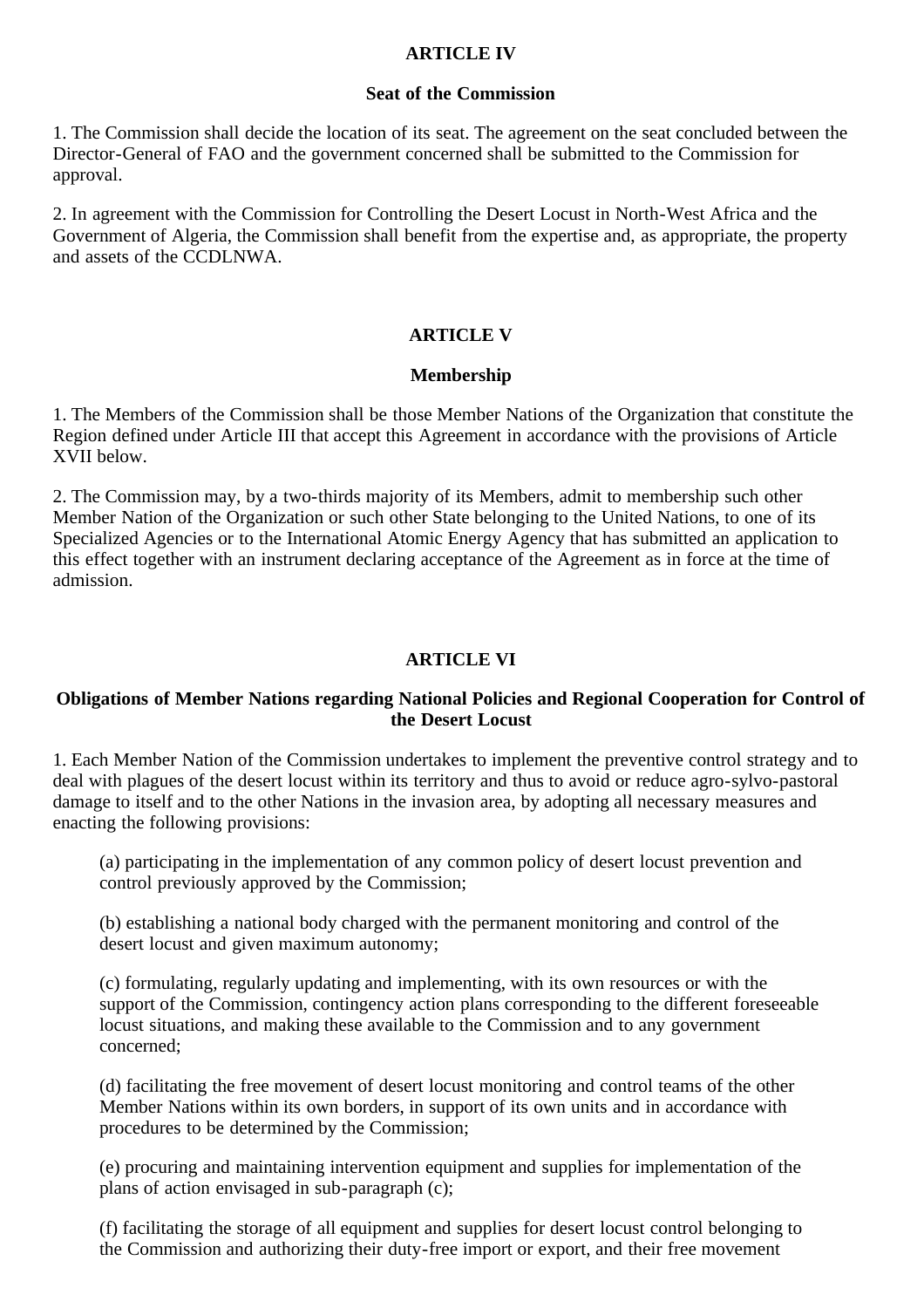within the country;

(g) encouraging and supporting, within the limits of available national resources, the activities advocated by the Commission with regard to training, survey and research, including the maintenance of national or regional stations for the study of the desert locust; stations that, in agreement with the Commission, shall be accessible to regional and international research teams.

2. Each Member Nation of the Commission undertakes to provide the other Members of the Commission and its Secretary and FAO, using standard procedures and the quickest channels, all information on the locust situation and on the progress of surveys and control operations on its respective territory.

3. The Member Nations undertake to provide the Commission with periodic reports on the measures they have taken to fulfil the obligations laid down in paragraphs 1 and 2, and to provide the Commission with any information that it may request for the satisfactory performance of its functions.

# **ARTICLE VII**

### **Functions of the Commission**

The functions of the Commission shall be as follows:

#### **1. Joint Action and Assistance**

The Commission shall:

(a) promote, in any manner that it considers appropriate, any national, regional or international action relating to the survey and control of the desert locust and to research activities to be conducted in the Region;

(b) organize and promote joint action for the survey and control of the desert locust in the Region whenever this is deemed necessary and, to this end, arrange for the necessary resources to be made available;

(c) determine, in consultation with the Members concerned, the nature and extent of the assistance they need to implement their national programmes and to support the regional programmes; more specifically, the Commission will help the Nations to formulate and implement contingency action plans;

(d) assist, at the request of any Member facing a desert locust situation beyond the capacity of its control and survey services, in any measure jointly decided to be necessary;

(e) maintain at strategic points determined by the Commission, in consultation with the Members concerned, reserves of equipment and supplies for desert locust control, to be used in cases of emergency and to serve in particular to supplement the resources of any Member.

#### **2. Information and coordination**

The Commission shall:

(a) communicate regularly to all the Member Nations updated information on the development of locust situations, research conducted, results obtained and programmes implemented at national, regional and international level in connection with desert locust control. The Commission shall take special care to ensure that an effective communication network is established among the Member Nations, and with the International Desert Locust Information Service at FAO, in Rome, so that all parties may promptly receive any information requested;

(b) support national locust research institutions and coordinate and develop research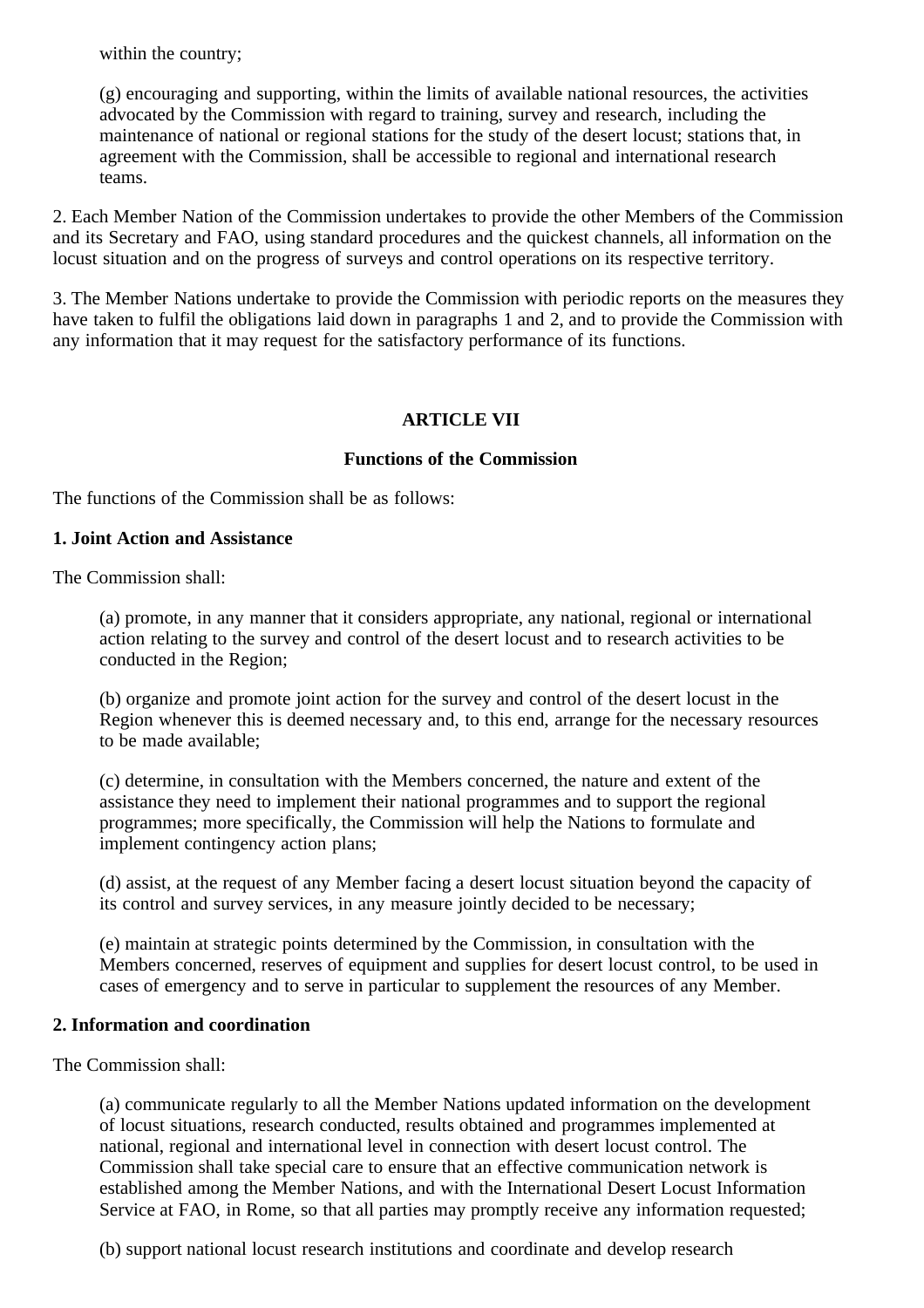programmes in the Region;

(c) encourage and coordinate joint survey programmes in the Region.

# **3. Cooperation**

The Commission may:

(a) enter into arrangements or agreements with Nations that are not Members of the Commission, with national institutions and with regional or international organizations that are directly concerned for common action in connection with the survey, research and control of locusts in the Region;

(b) enter into or encourage arrangements, through the Director-General of the Organization, with other Specialized Agencies of the United Nations system for common action on the study of locusts and desert locust control and for the mutual exchange of locust-related information.

# **4. Functioning**

The Commission shall:

(a) adopt its own Rules of Procedure and Financial Regulations, in accordance with the provisions of Article VIII(3) and (7), and any other standing regulations it considers necessary for the performance of its functions;

(b) examine and approve the report of the Executive Committee on the activities of the Commission and adopt its programme of work and its autonomous budget, and the accounts of the previous financial period;

(c) forward to the Director-General of the Organization (hereinafter "the Director-General") reports on its activities, programme, accounts and autonomous budget, and on any matter likely to require action on the part of the Council or Conference of FAO;

(d) create any working groups it considers necessary for implementation of this Agreement.

# **ARTICLE VIII**

# **Sessions of the Commission**

1. Each Member shall be represented at the sessions of the Commission by a single delegate, who may be accompanied by an alternate, experts and advisers. The alternates, experts and advisers may take part in the proceedings of the Commission but may only vote if duly authorized by the delegate.

2. Each Member of the Commission shall have one vote. The decisions of the Commission shall be taken by a majority of the votes cast, except as otherwise provided for in this Agreement. A majority of the Members of the Commission shall constitute a quorum.

3. The Commission may, by a two-thirds majority of its Members, adopt and amend its own Rules of Procedure, which shall be consistent with this Agreement and with the FAO Constitution. The Rules of Procedure and any amendment thereto shall come into force upon their adoption by the Commission.

4. In accordance with the provisions of Article XIV (6) of this Agreement, any Member with arrears in the payment of its financial contributions to the Commission equal to or exceeding the amount of the contributions due from it for the two preceding financial years shall lose its right to vote.

5. The Commission shall elect, at the beginning of each regular session, a Chairperson and a Vice-Chairperson from amongst the delegates. The Chairperson and the Vice-Chairperson shall hold office until the beginning of the next regular session, and shall be eligible for re-election.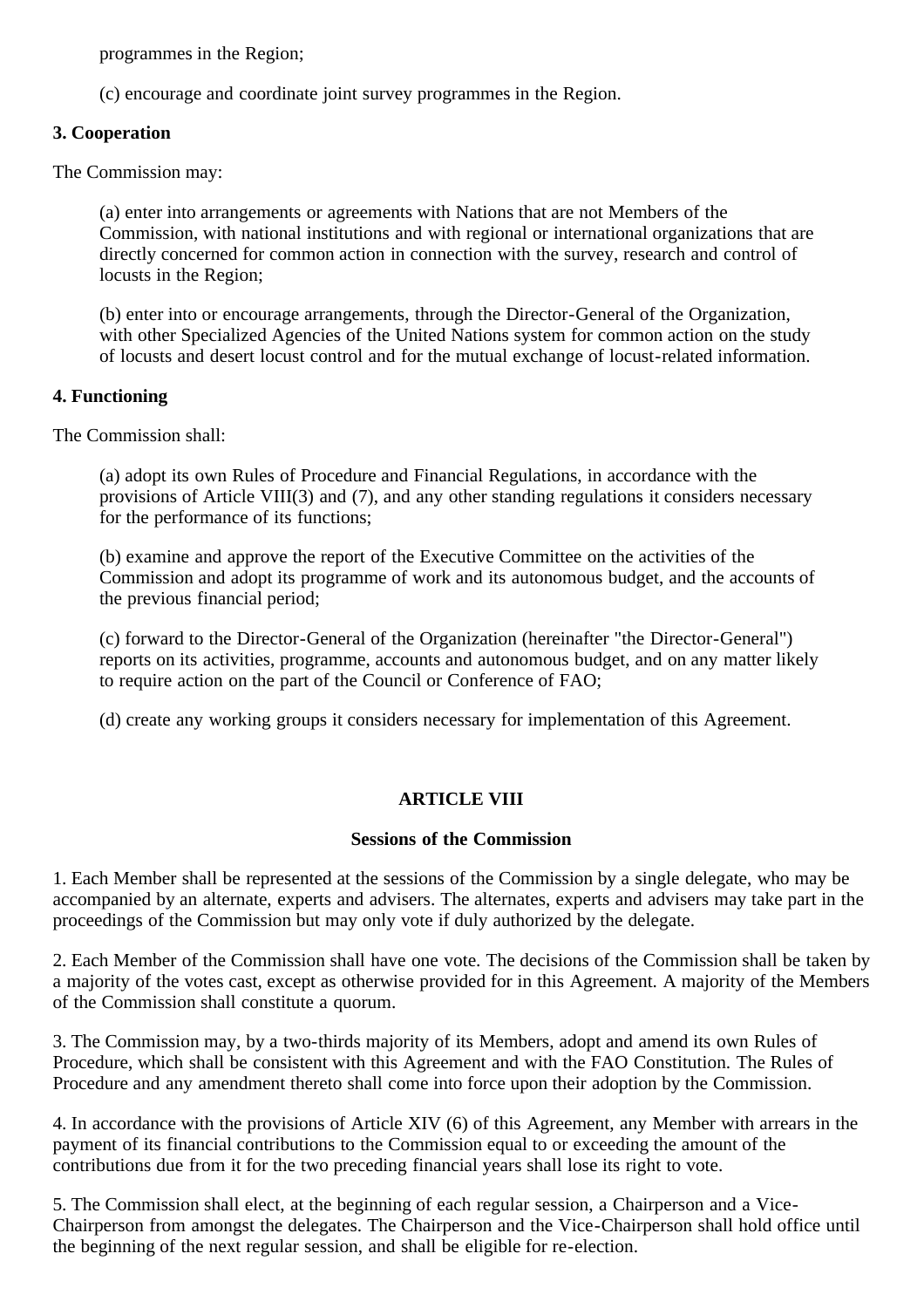6. The Chairperson shall convene a regular session of the Commission every two years. Special sessions of the Commission may be convened by the Chairperson if so requested by the Commission in regular session, by the Executive Committee or by at least one third of the Members during intervals between two regular sessions.

7. The Commission may adopt and amend, by a two-thirds majority vote, its Financial Regulations which shall be consistent with the principles laid down in the Financial Regulations of FAO. The Financial Regulations and amendments thereto shall be communicated to the Finance Committee of the Organization which shall have the power to disallow them on the grounds of incompatibility with the principles set out in the Financial Regulations of FAO.

8. The Director-General, or a representative designated by the Director-General, shall participate, without the right to vote, in all meetings of the Commission and the Executive Committee.

9. The Commission may invite consultants and experts to participate in its proceedings.

### **ARTICLE IX**

#### **Emergency Situations**

When the situations referred to in Article VII(1)(d) and (e) require that urgent measures be taken during the interval between two sessions of the Commission, the Chairperson, upon the proposal of the Secretary, shall take the necessary measures, after consultation with the Members of the Commission by mail or any other rapid means of communication for a vote by correspondence.

### **ARTICLE X**

#### **Observers**

1. The Member Nations and the Associate Members of the Organization that are not members of the Commission may, upon their request, be invited to be represented by an observer at the sessions of the Commission. The observer may present memoranda and participate, without the right to vote, in the proceedings of the Commission.

2. Nations which, without being Members of the Commission or Members or Associate Members of the Organization, are Members of the United Nations, of any of its Specialized Agencies or of the International Atomic Energy Agency may be invited to attend sessions of the Commission as observers, upon their request and subject to the concurrence of the Executive Committee and to the provisions relating to the granting of observer status to Nations adopted by the Conference of FAO.

3. The Commission may invite intergovernmental organizations and, at their request, non-governmental organizations with specific expertise in its area of activity to attend its sessions.

# **ARTICLE XI**

#### **Executive Committee**

1. An Executive Committee shall be established comprising locust experts of five of the Member Nations of the Commission elected by the Commission according to modalities that it shall determine. The Executive Committee shall elect its Chairperson and its Vice-Chairperson from amongst its members. The Chairperson and the Vice-Chairperson shall hold office until the beginning of the regular session of the Committee subsequent to that during which they were elected. They shall be eligible for re-election.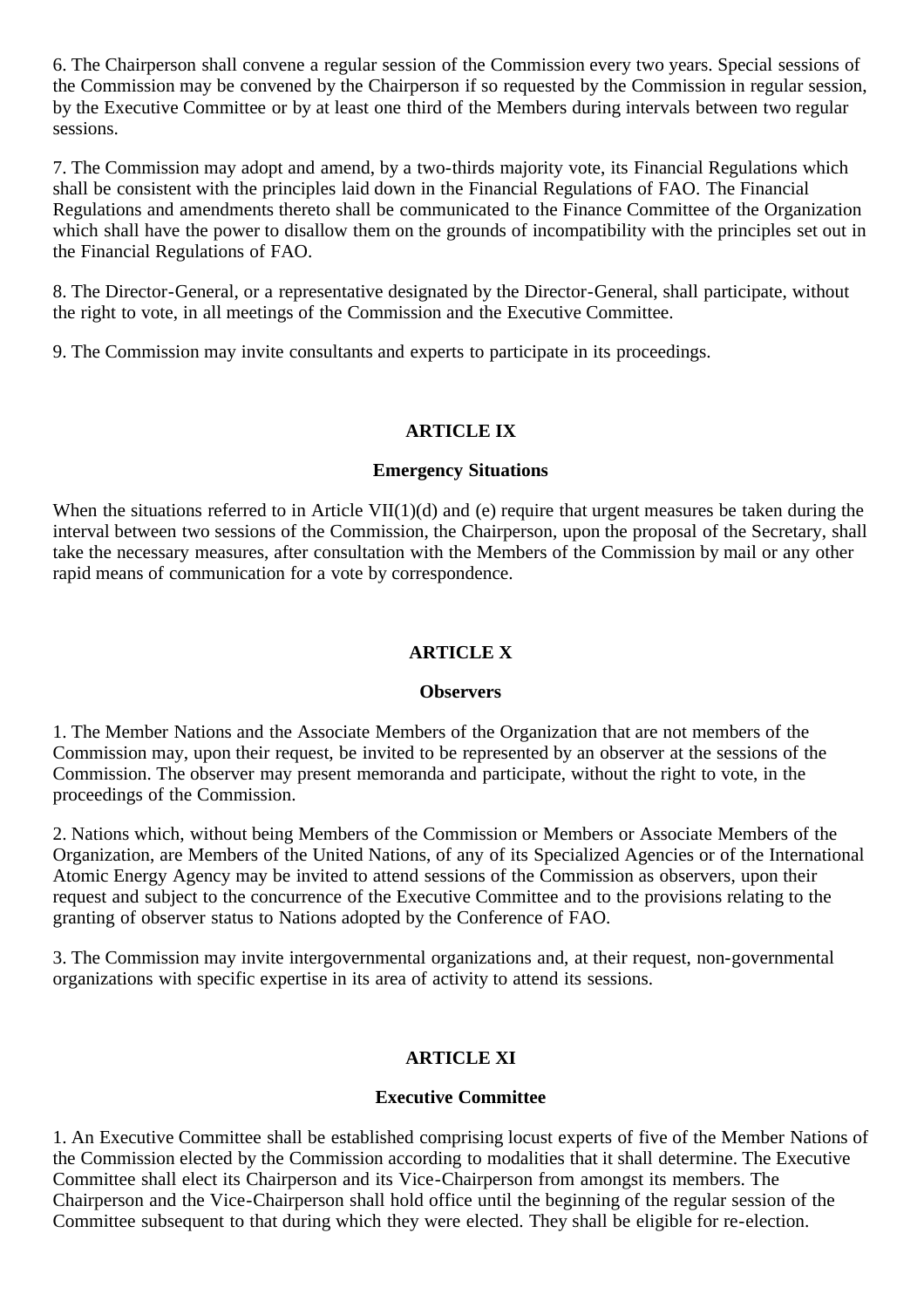2. The Executive Committee shall meet at least twice during the interval between two regular sessions of the Commission; one of these two sessions of the Executive Committee shall be held immediately prior to each regular session of the Commission. The Chairperson of the Executive Committee shall, in consultation with the Chairperson of the Commission, convene the sessions of the Committee.

3. The Secretary of the Commission shall act as the Secretary of the Executive Committee.

4. The Executive Committee may invite consultants and experts to participate in its proceedings.

# **ARTICLE XII**

### **Functions of the Executive Committee**

The Executive Committee shall:

(a) make proposals to the Commission concerning policy matters and the Commission's programme of activities;

(b) submit to the Commission the draft programmes of work and budget and the annual accounts of the Commission;

(c) ensure the implementation of the policies and programmes approved by the Commission and take related necessary measures;

(d) prepare the draft annual report of the activities of the Commission;

(e) carry out such other functions as the Commission may delegate.

# **ARTICLE XIII**

#### **Secretariat**

1. The Organization shall provide the Secretary and the staff of the Commission, who shall be administratively responsible to the Director-General. Their terms and conditions of employment and status shall be the same as those of the other members of staff of the Organization. While respecting qualification requirements, action shall be taken for the staff of the Commission to be nationals of the Member Nations of the Commission.

2. The Secretary shall implement the policies of the Commission, carry out its appointed actions and give effect to all its other decisions. The Secretary shall also act as Secretary of the Executive Committee and of any working groups established by the Commission.

# **ARTICLE XIV**

#### **Finances**

1. Each Member Nation of the Commission undertakes to contribute annually to the autonomous budget, in accordance with a scale of contributions to be adopted by a two-thirds majority of the Members of the Commission.

2. At each regular session, the Commission shall adopt its autonomous budget by consensus, it being understood, however, that should a consensus not be achievable during the session despite every effort to the contrary, the matter shall be put to a vote and the budget shall be adopted by a two-thirds majority of its Members.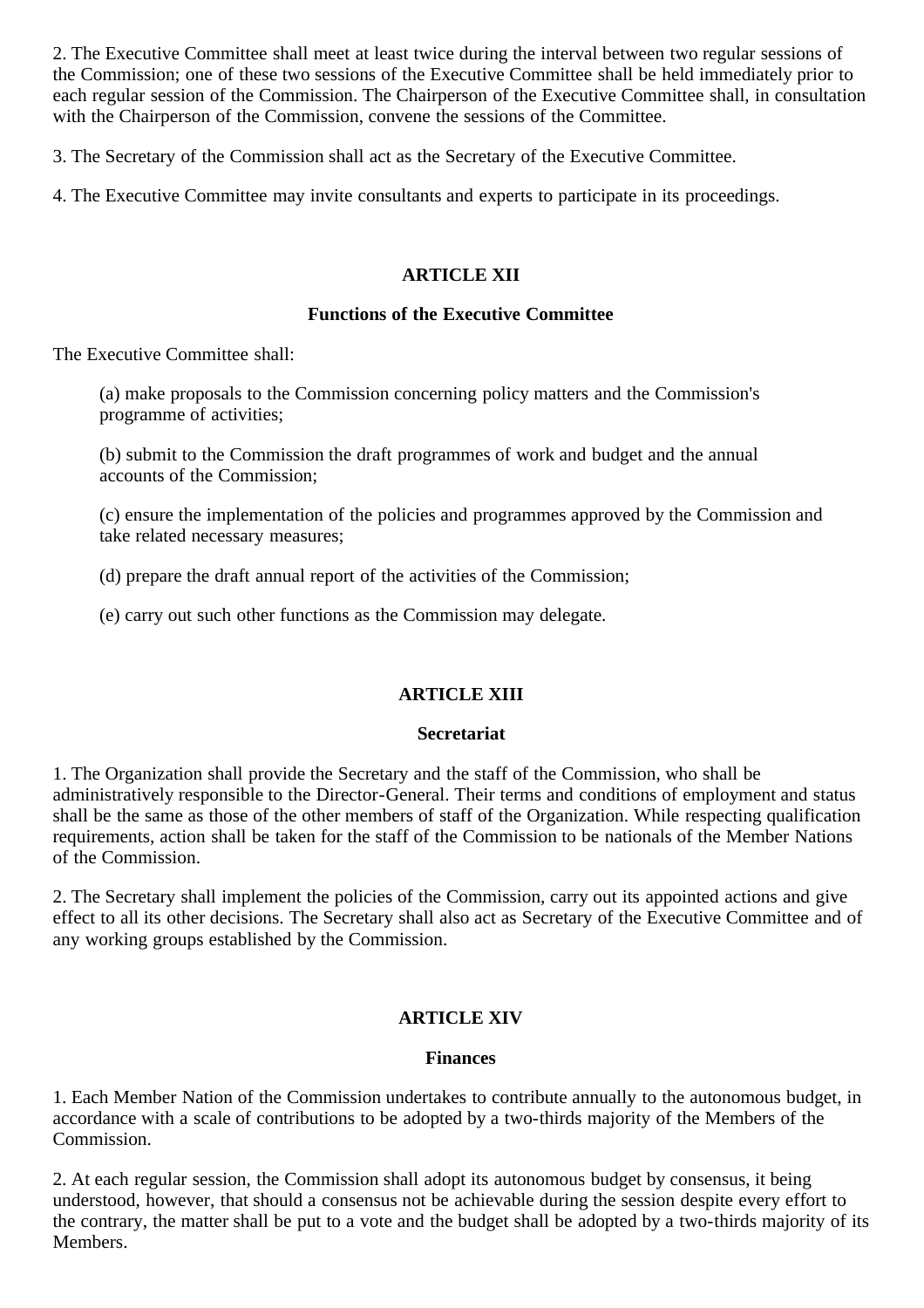3. The contributions shall be payable in freely convertible currencies, unless the Commission decides otherwise with the concurrence of the Director-General.

4. The Commission may also accept donations and other forms of assistance from Nations, organizations, private persons and other sources for purposes linked to the performance of any one of its functions.

5. The contributions, donations and other forms of financial assistance received shall be placed in a Trust Fund administered by the Director-General in conformity with the Financial Regulations of the Organization.

6. A Member of the Commission in arrears in the payment of its financial contributions to the Commission equal to or exceeding the amount of the contributions due from it for the two preceding financial years shall lose its right to vote. The Commission may, nevertheless, permit such a Member to vote if it is satisfied that the failure to pay is due to conditions beyond the control of that Member.

# **ARTICLE XV**

### **Expenses**

1. The expenses of the Commission shall be paid out of its budget, except those relating to staff, facilities and services made available by the Organization. The expenses to be borne by the Organization shall be determined and paid within the limits of an annual budget prepared by the Director-General and approved by the Conference of the Organization, in accordance with the Constitution, the General Rules and the Financial Regulations of the Organization.

2. The expenses relating to the attendance of the delegates of the Members of the Commission and of their alternates, experts and advisers at the sessions of the Commission and the expenses of the observers shall be borne by the government or organization concerned. The expenses relating to the attendance of the representative of each Member of the Commission at the sessions of the Executive Committee shall be borne by the Commission.

3. The expenses of consultants or experts invited to participate in the work of the Commission or the Executive Committee shall be borne by the Commission.

4. The expenses of the Secretariat shall be borne by the Organization.

# **ARTICLE XVI**

#### **Amendments**

1. This Agreement may be amended by a two-thirds majority of the Members of the Commission.

2. Proposals for amendments may be made by any Member of the Commission or by the Director-General. The former should be communicated both to the Chairperson of the Commission and to the Director-General, and the latter to the Chairperson of the Commission not later than 120 days before the opening of the session at which they are to be considered. The Director-General shall immediately notify all the Members of the Commission of all proposals for amendment.

3. Any amendment to this Agreement shall be transmitted to the Council of FAO which shall have the right to repudiate it if it is clearly inconsistent with the objectives and aims of the Organization or with the provisions of the FAO Constitution.

4. Amendments not involving new obligations for Members of the Commission shall take effect for all the Members from the date of their approval by the Commission, subject to the provisions of paragraph 3 above.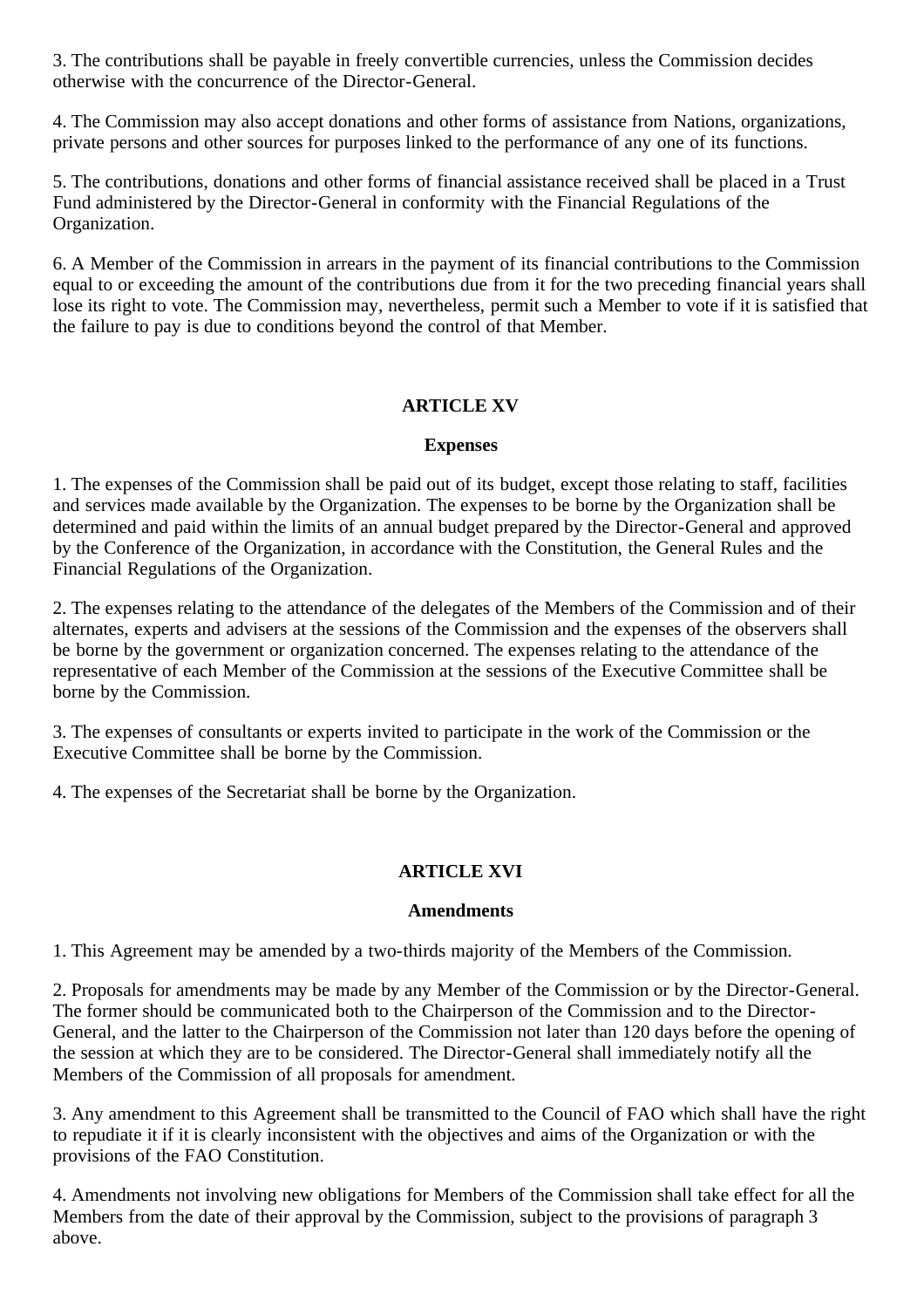5. Amendments involving new obligations for Members of the Commission shall, after their adoption by the Commission and subject to the provisions of paragraph 3 above, only come into effect for each Member of the Commission that has accepted them from the date on which three-quarters of the Members have accepted them. The instruments of acceptance of amendments involving new obligations shall be deposited with the Director-General. The Director-General shall inform all Members of the Commission and the Secretary-General of the United Nations of such acceptance. The rights and obligations of any Member of the Commission that has not accepted an amendment involving new obligations shall continue to be governed by the provisions of the Agreement in force prior to the amendment.

6. The Director-General shall inform all the Members of the Commission, all the Members and Associate Members of the Organization and the Secretary-General of the United Nations of the entry into force of any amendment.

# **ARTICLE XVII**

#### **Acceptance**

1. Acceptance of this Agreement by any Member of the Organization shall be effected by the deposit of an instrument of acceptance with the Director-General and shall take effect on the date of deposit.

2. Acceptance of this Agreement by non-Member Nations of the Organization as provided for under Article V(2) above shall be effective from the date on which the Commission approves the application for membership.

3. The Director-General shall inform all the Members of the Commission, all the Members and Associate Members of the Organization and the Secretary-General of the United Nations of all acceptances that have become effective.

# **ARTICLE XVIII**

#### **Reservations**

Acceptance of this Agreement may be accompanied by reservations in conformity with the general rules of public international law as reflected in the provisions of the Vienna Convention on the Law of Treaties (Part II, Section 2) adopted in 1969.

# **ARTICLE XIX**

#### **Entry into Force**

1. This Agreement shall enter into force as soon as five of the Member Nations of the Organization referred to in Article V(1) above have become parties to it by depositing an instrument of acceptance in accordance with the provisions of Article XVII.

2. The Director-General of the Organization shall notify all the Nations listed in Article III of the Agreement, the Members and Associate Members of FAO and the Secretary-General of the United Nations of the date on which this Agreement comes into force.

# **ARTICLE XX**

# **Withdrawal**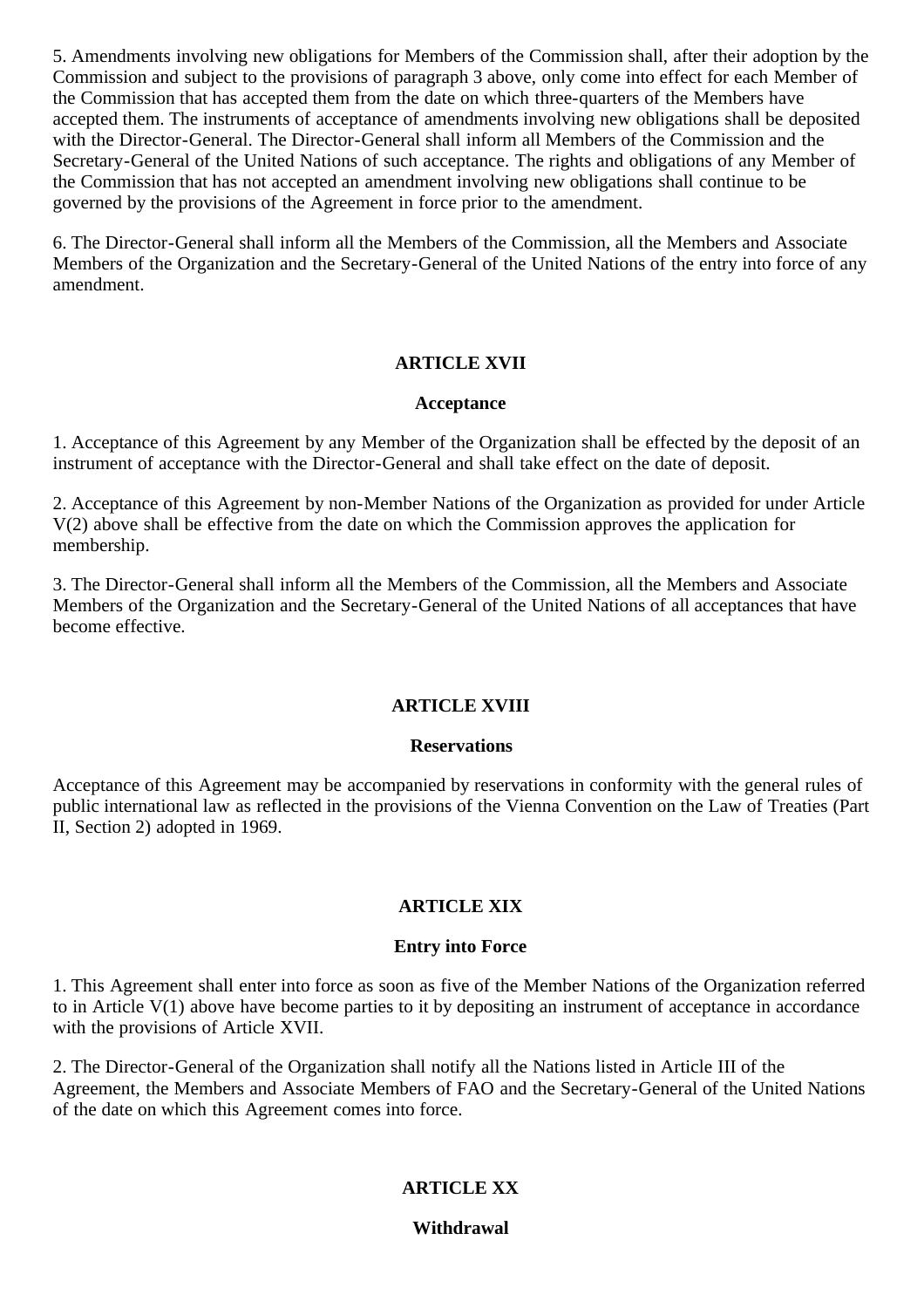1. Any Member of the Commission may withdraw from this Agreement after the expiration of one year from the date on which its acceptance took effect by giving written notice to the Director-General, who shall forthwith inform all the Members of the Commission, all the Members and Associate Members of FAO and the Secretary-General of the United Nations. The withdrawal shall become effective at the end of the calendar year successive to the year during which the Director-General receives such notification.

2. Any Member of the Commission that gives notice of its withdrawal from FAO shall be deemed to have simultaneously withdrawn from the Commission.

#### **ARTICLE XXI**

#### **Termination of the Agreement**

1. This Agreement shall automatically be considered terminated if, as a result of withdrawals, the number of Members of the Commission falls below five, unless the remaining Members of the Commission unanimously decide otherwise. The Director-General shall inform all the Members of the Commission, all the Members and Associate Members of the Organization and the Secretary-General of the United Nations of such termination.

2. On termination of the Agreement, the Director-General shall liquidate all the assets of the Commission and, after settlement of the liabilities, shall distribute the balance proportionately amongst the Members on the basis of the scale of contributions in force at the time of the liquidation.

# **ARTICLE XXII**

### **Interpretation of the Agreement and Settlement of Disputes**

Any dispute regarding the interpretation or application of this Agreement not settled by the Commission shall be referred to a Committee composed of one member appointed by each of the parties to the dispute and an independent Chairperson chosen by the members of this Committee. The recommendations of the Committee, while not binding in character, shall serve as the basis for renewed consideration by the parties concerned of the matter that occasioned the dispute. If this procedure fails to lead to settlement, the dispute shall be referred to the International Court of Justice in accordance with the Statute of the Court, unless the parties to the dispute agree to another method of settlement.

# **ARTICLE XXIII**

# **Depositary**

The Director-General of FAO shall act as the depositary of this Agreement. The depositary shall:

(a) transmit authenticated copies of this Agreement to each Member and each Associate Member of FAO and to the non-Member Nations of the Organization that can become parties to the Agreement;

(b) register this Agreement, as soon as it comes into force, with the Secretariat of the United Nations, in accordance with the provisions of Article 102 of the Charter of the United Nations;

(c) inform each Member and each Associate Member of FAO that has accepted the Agreement and any non-Member Nation that has been admitted as a Member of the Commission:

> (i) of requests for admission as a Member of the Commission submitted by non-Member Nations of FAO; and